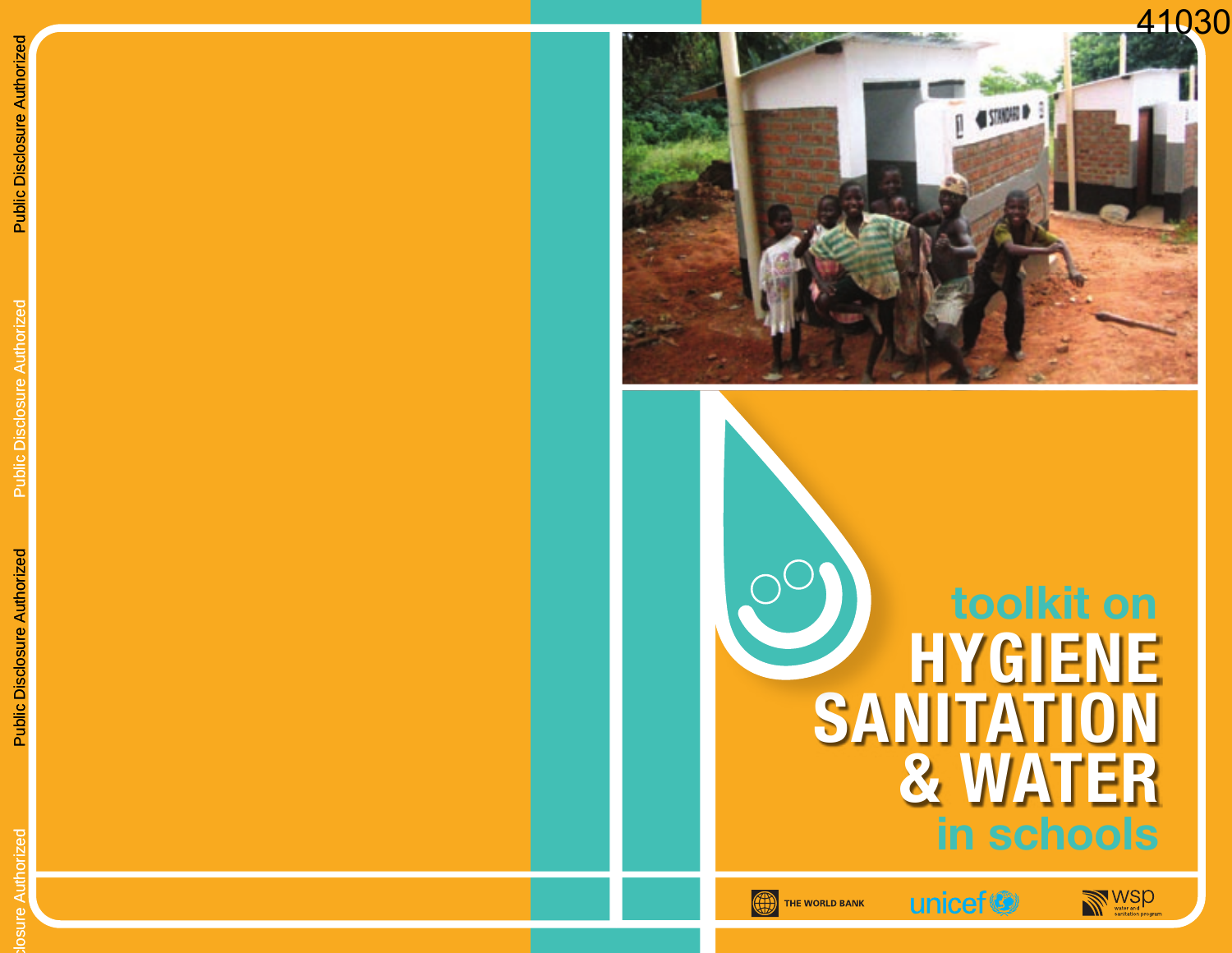### **Acknowledgements**

The authors gratefully wish to acknowledge the contributions made to this Toolkit by Vanessa Tobin, Henk van Norden, Cream Wright, Lesley Drake, Mariëlle Snel, Celia Maier, Christine van Wijk, Belinda Abraham, Jack Jones, Peter Kolsky, Seung Lee, Mayling Simpson-Hebert, Cindy Joerger, and Esther de Vreede.

Illustrations by Jaap Zomerplaag Unless otherwise stated, photos by Annemarieke Mooijman The Toolkit aims to assist anyone involved or planning to work in school hygiene, sanitation, and water. If you wish to comment on or contribute to the Toolkit, please write to Lene Jensen at Ljensen@worldbank.org

For additional copies of the Toolkit, please contact The Water Help Desk at Whelpdesk@worldbank.org

© The World Bank Group 1818 H Street, N.W. Washington, DC 20433, U.S.A.

The findings, interpretations, and conclusions expressed in this paper are entirely those of the author(s) and should not be attributed in any manner to the World Bank, or its affiliated organizations, or to members of its Board of Executive Directors or the countries they represent. The World Bank does not guarantee the accuracy of the data included in this publication and accepts no responsibility whatsoever for any consequence of their use.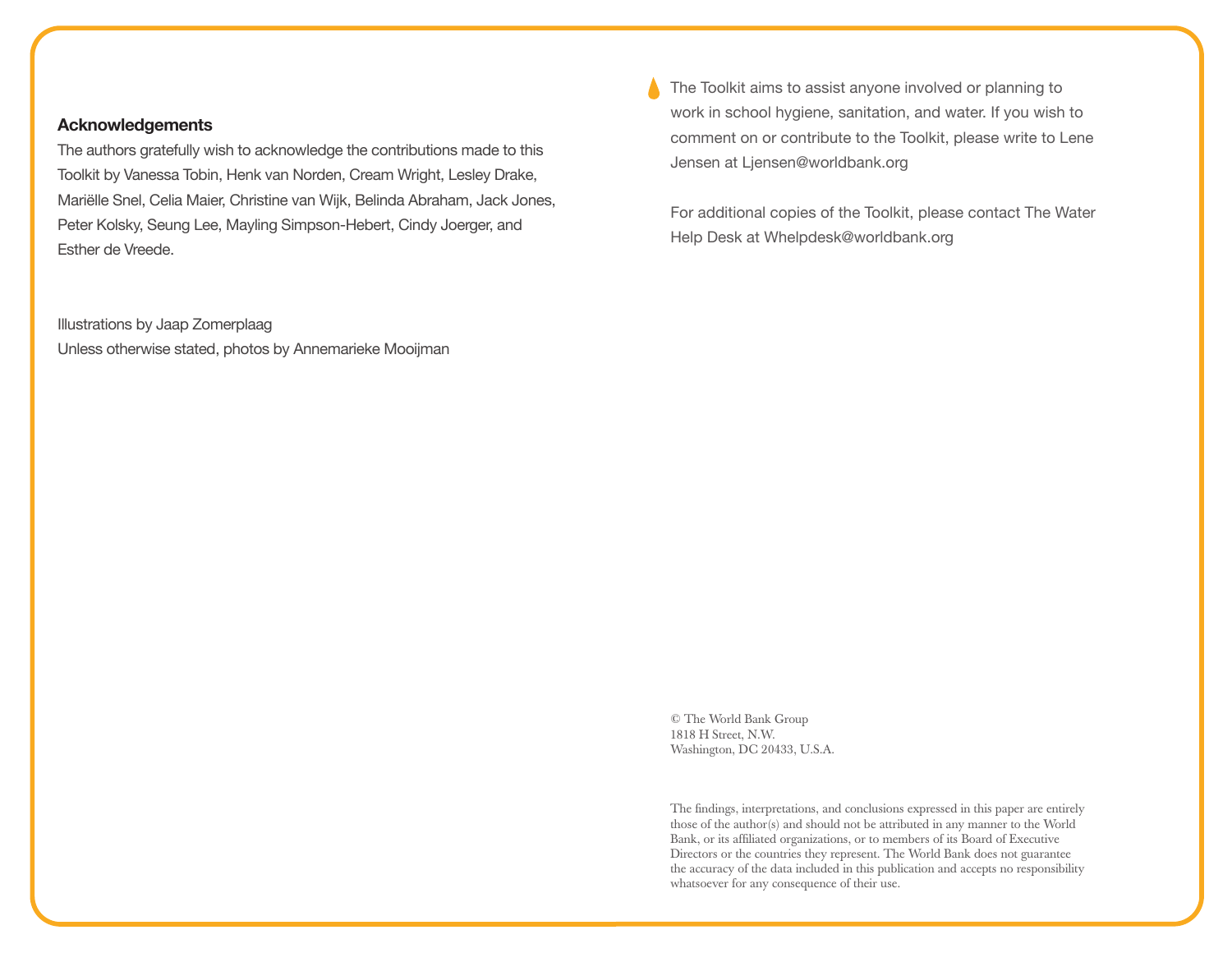

**Introduction to the Web-based Toolkit at www.schoolsanitation.org**

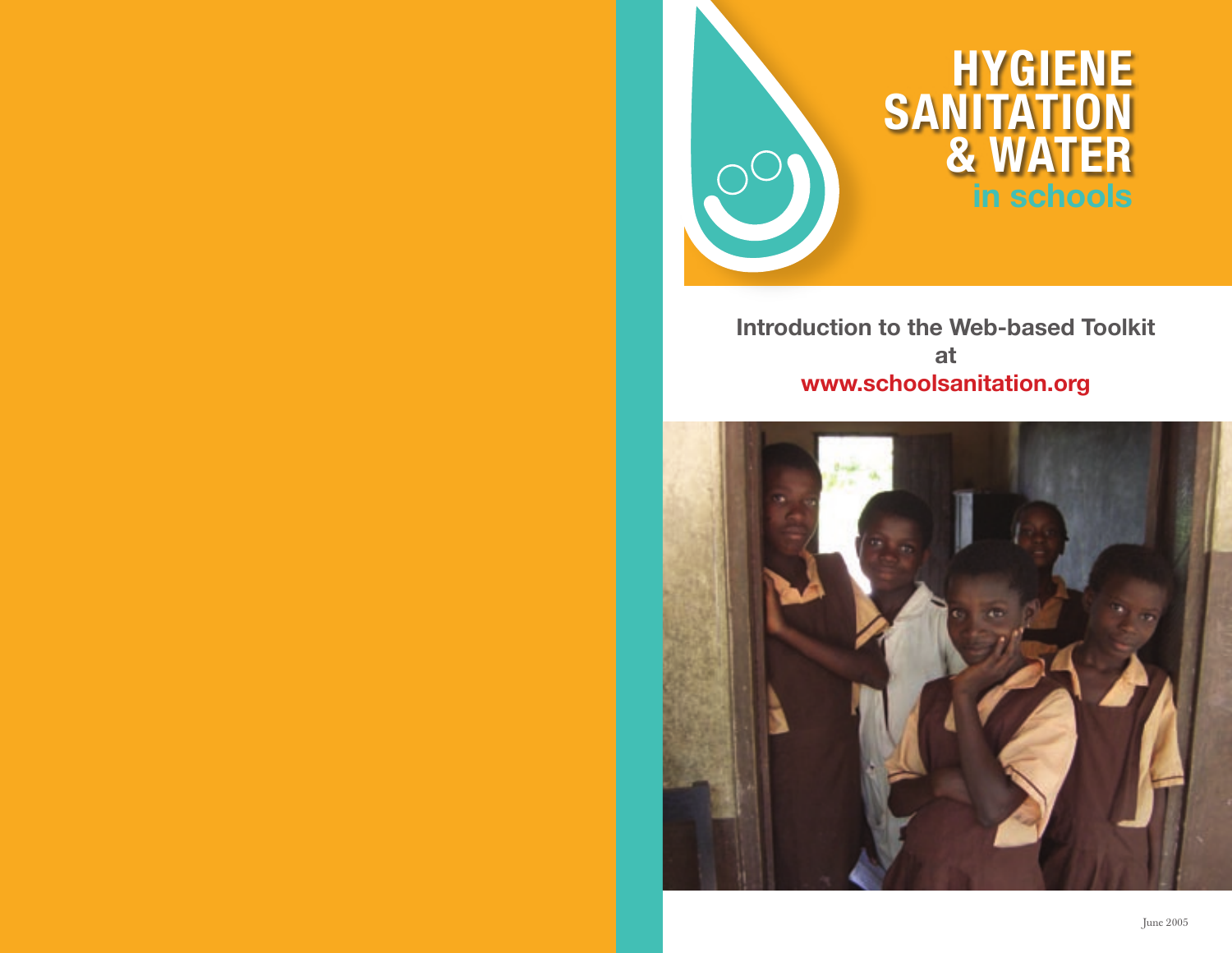## HYGIENE, SANITATION, AND WATER IN SCHOOLS

Introduction to the Web-based Toolkit at www.schoolsanitation.org

Annemarieke Mooijman, Caroline van den Berg, Lene Odum Jensen, and Donald Bundy

## **TABLE OF CONTENTS**

Foreword

Why programming for school hygiene, sanitation, and water?

Basic principles for successful and sustainable school hygiene, sanitation, and water programming

Contents of the Toolkit

# **Foreword**

This toolkit has been developed following the FRESH (Focusing Resources on Effective School Health) framework, which has been created through a partnership of UNESCO, UNICEF, WHO, and the World Bank<sup>1</sup>. FRESH focuses on the development of child-friendly learning environments as an essential part of overall efforts by countries around the world to increase access to, and improve the quality of, their schools.

The FRESH framework calls for four interventions in all schools to establish a child-friendly learning environment: (1) Policy: health and nutrition related school policies that provide a non-discriminatory, safe, and secure learning environment; (2) School environment: access to safe water and sanitation, including provision of separate sanitation facilities for girls and boys; (3) Education: skills-based education that addresses health, nutrition, and hygiene issues and promotes positive behaviors; (4) Services: simple, safe, and familiar health and nutrition services that can be delivered cost effectively in schools (such as de-worming, micronutrient supplements, and snacks that alleviate hunger), and increased access to youth-friendly clinics. This toolkit deals with school hygiene, water and sanitation.

To date, sector professionals in the education, health, and water and sanitation sectors have learned important lessons about what works and what does not in their respective sectors. The Toolkit on Hygiene, Sanitation, and Water in Schools draws on those lessons and insights. It is designed to help sector professionals in the education, health, and water and sanitation sectors to tap into sector-specific knowledge of practices and approaches that are likely to yield positive results as they coordinate multi-sector efforts to improve sanitation and hygiene





i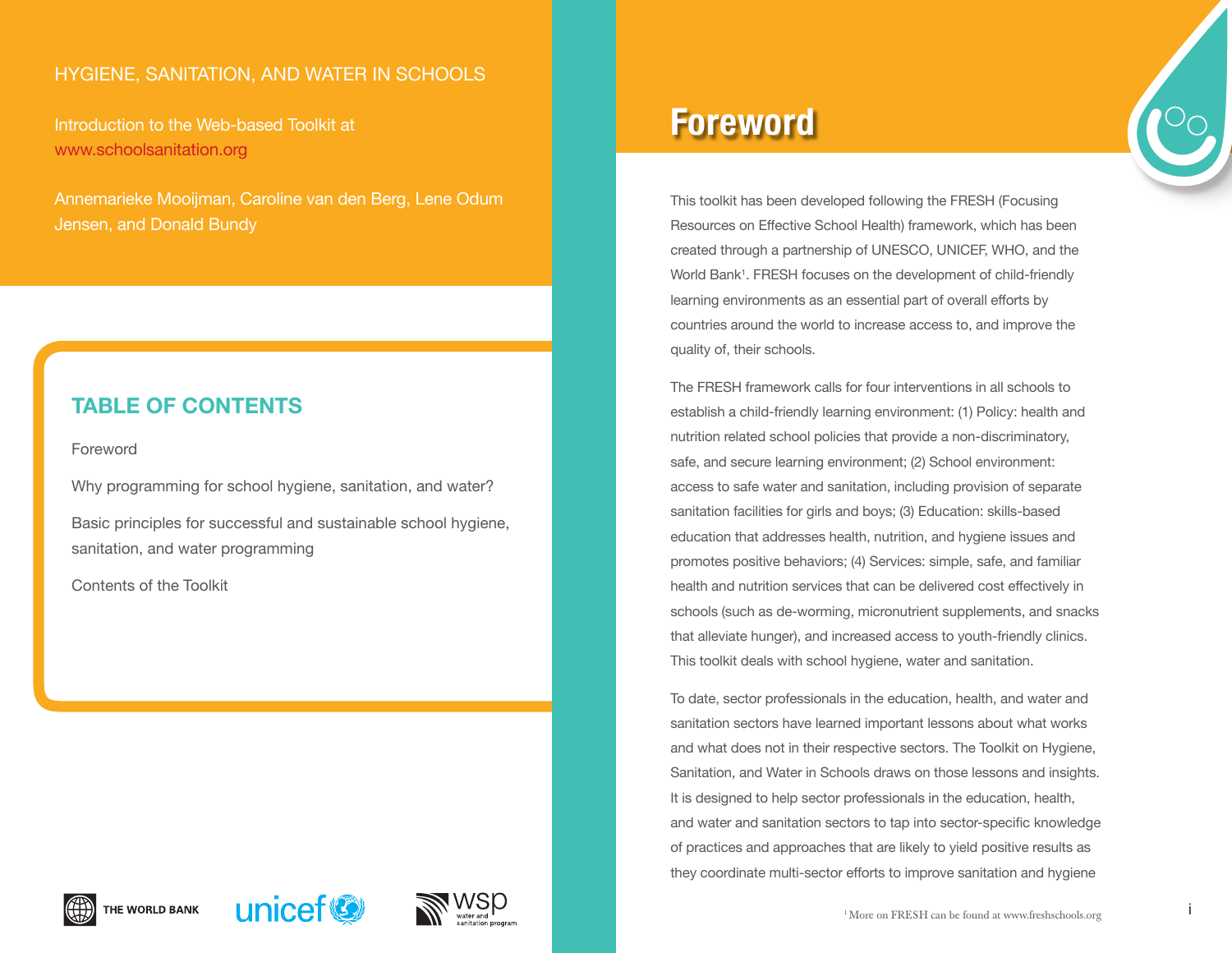# **Why programming for school hygiene, sanitation, and water?**

in schools. Rather than 'ready-made solutions,' the Toolkit presents principles, tools, and experiences to help sector professionals develop the solutions that are most appropriate for their specific program settings.

School hygiene, sanitation, and water can make an enormous difference in the lives of school children, particularly girls. A clean, safe, secure, and enabling learning environment in which students can learn and perform to their full potential is a vital start in any child's life and a basis for development. Let us make sure that every child is given this opportunity, as an investment for a sustainable future.

Fatherin fr

Katherine Sierra *Vice President & Network Head, Infrastructure*  The World Bank Group

Jean-Louis Sart

Jean-Louis Sarbib *Senior Vice President, Human Development* The World Bank Group

Edwington

Edwin J. Judd *Director, Programme Division* UNICEF New York



At the same time, the challenge of providing education of good quality still lies ahead. The barriers to achieving quality education are many and



The condition of a school toilet in Central Asia

include, among others, overcrowded classrooms, poorly qualified and/or dispirited teachers, lack of appropriate educational materials, and poor conditions in the learning environment. Although adequate sanitary facilities and hygiene practices form essential components of an enabling learning environment and quality education, the reality is that many schools have no toilets at all; toilet facilities which are heavily used and filthy; or toilets, water supply, and hand washing facilities which are spotlessly clean but are not used or are locked and inaccessible to the students.

When a school lacks basic water supply and sanitation facilities and its students have poor hygiene habits, the incidence of major childhood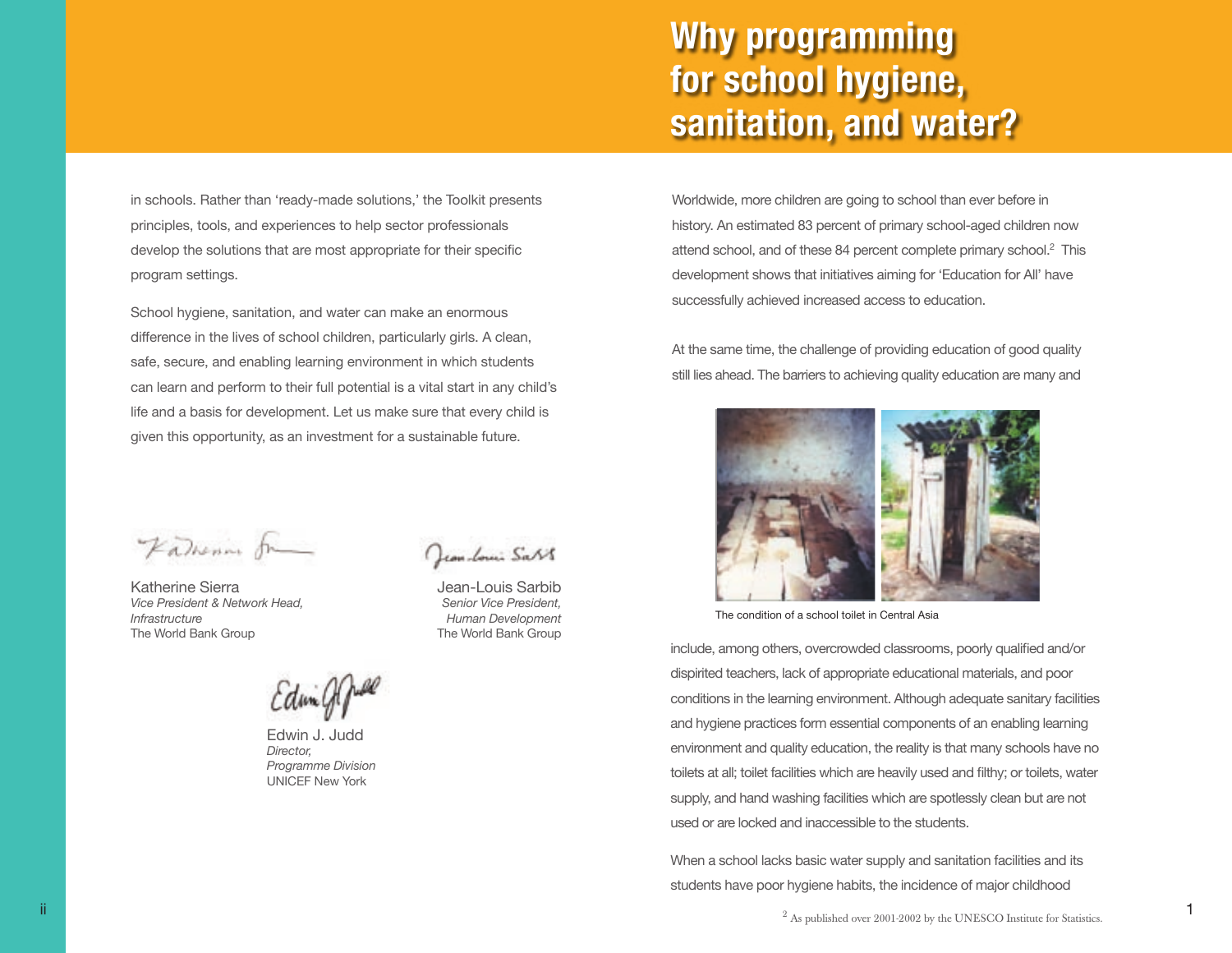# **Basic principles for successful and sustainable school hygiene, sanitation, and water programs**

illnesses such as diarrhea and helminth infections among its students will increase. The global prevalence of intestinal helminth infection in school-aged children is high and is estimated at 35 percent for roundworm, 25 percent for whipworm, and 26 percent for hookworm (Partnership for Child Development, 1997). This, in turn, adversely affects school children's participation, lowering enrollment rates, increasing absenteeism, and contributing to poor classroom performance and early school dropout. It also decreases learning capacity as measured in educational performance, outcomes, and productivity.

The lack of appropriate facilities may discourage children from attending school; girls who are menstruating, in particular, would rather not go to school than have to deal with the lack of privacy.

Because children spend a significant amount of their time in and around schools, these are environments that need to be healthy, safe, and secure in order to be conducive to learning. Provision of gender-specific sanitary facilities can be one way to improve school attendance by girls.

However, schools also offer an opportunity to reach the majority of the world's children, who at one point or another are in the care of the school, with a "model" for sanitation. Because the unsanitary conditions typical of many school toilets send the wrong message to students about the importance of sanitation and hygiene, schools can become ideal places to establish good hygiene (and other) behaviors as well as to provide strong environmental models that can serve as examples. Children who learn good hygiene practices in school can also become important health promoters at home.

The basic principles that underlie successful hygiene, sanitation, and water in schools projects are to a great extent similar to those that guide sustainable community water and sanitation projects. The



main differences are that children are the primary target group (rather than adults) and that schools are the institutional and organizational setting (instead of communities).

This chapter describes six basic principles associated with key components of hygiene, sanitation, and water in schools programs:

**• Financing options** 

**• Capacity building** 

- **Stakeholder participation**
- **hygiene education**
- **Technology choice**

**• Policy environment • Life skills-based** 

The basic principles outlined in the chapter should inform projects to help ensure their sustainability. The principles are adapted from those that apply in community water supply and sanitation, health, and education projects and are supplemented with lessons learned that address the particular characteristics of hygiene, sanitation, and water in schools. The electronic version of the Toolkit, which can be found on the accompanying CD-ROM, contains a more detailed discussion of these basic principles.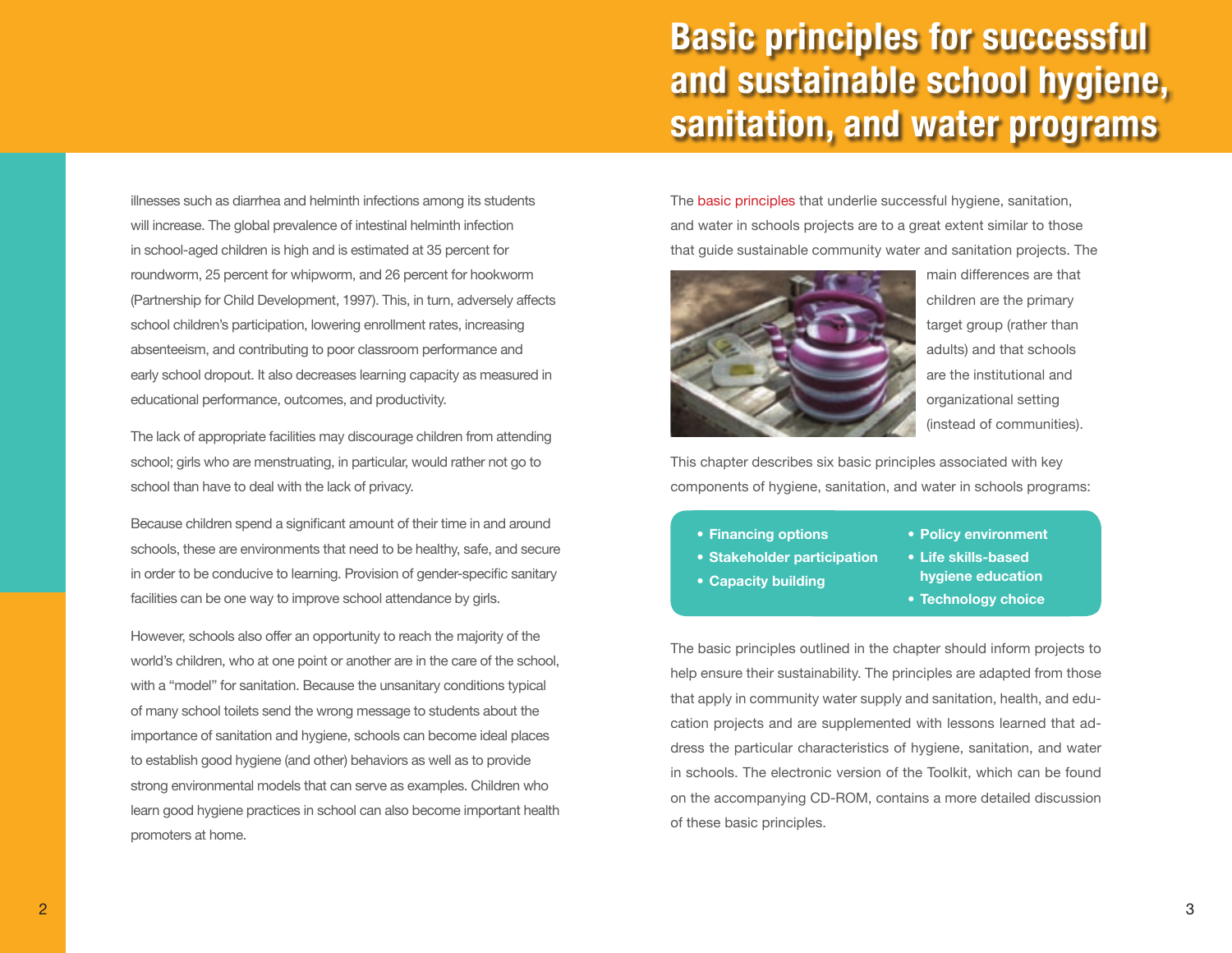

## **Policy Environment**

The existence of a positive policy environment is a central principle for the success of hygiene, sanitation, and water in schools programs. To establish a favorable policy environment that supports sustainable investments in hygiene, sanitation, and water in schools, **political commitment** is needed. To that effect, school sanitation needs to have its place on the political agenda.

A second issue to address in the creation of a favorable policy environment is the promotion of a **demand-responsive approach** to the delivery of hygiene, sanitation, and water services. Under such an approach, schools make informed choices regarding their level of participation, service level, and service delivery mechanisms. This type of approach allows schools to decide whether to undertake investments in hygiene, sanitation, and water, and enables them to identify the preferred technology and level of service based on willingness to contribute. A demand-responsive approach will ensure that school staff, children, school hygiene committees, and other important stakeholders participate in the planning, implementation, operation, and maintenance of hygiene, sanitation, and water services.

Third, if the existing structure is not conducive to making sustainable investments in hygiene, sanitation, and water, **institutional reform** may be needed to ensure that the roles and responsibilities of key stakeholders are defined in such a way that schools (teachers, staff, parents, and children) manage their own facilities, community-based organizations, NGOs, or private sector entities provide goods and services, and the government facilitates service provision. Finally, projects must be promoted and implemented in a broader context that includes the **home and the community.** 

## **Life Skills-based Hygiene Education**



School children in Guyana (picture by René van Dongen, UNICEF)

Experience shows that constructing water supply and sanitation facilities is not enough to improve health. Changing hygiene behavior is complex and labor intensive, but effective hygiene education can reinforce positive attitudes and behaviors and reduce or prevent risks. Therefore, life skills-based hygiene education must accompany infrastructure investments if these are to ensure a long-lasting public health intervention.

The basic understanding guiding the life skills-based hygiene education methodology is that new knowledge does not by definition translate into new practices. Hence, life skills-based education seeks to center hygiene practices in children's daily reality, while helping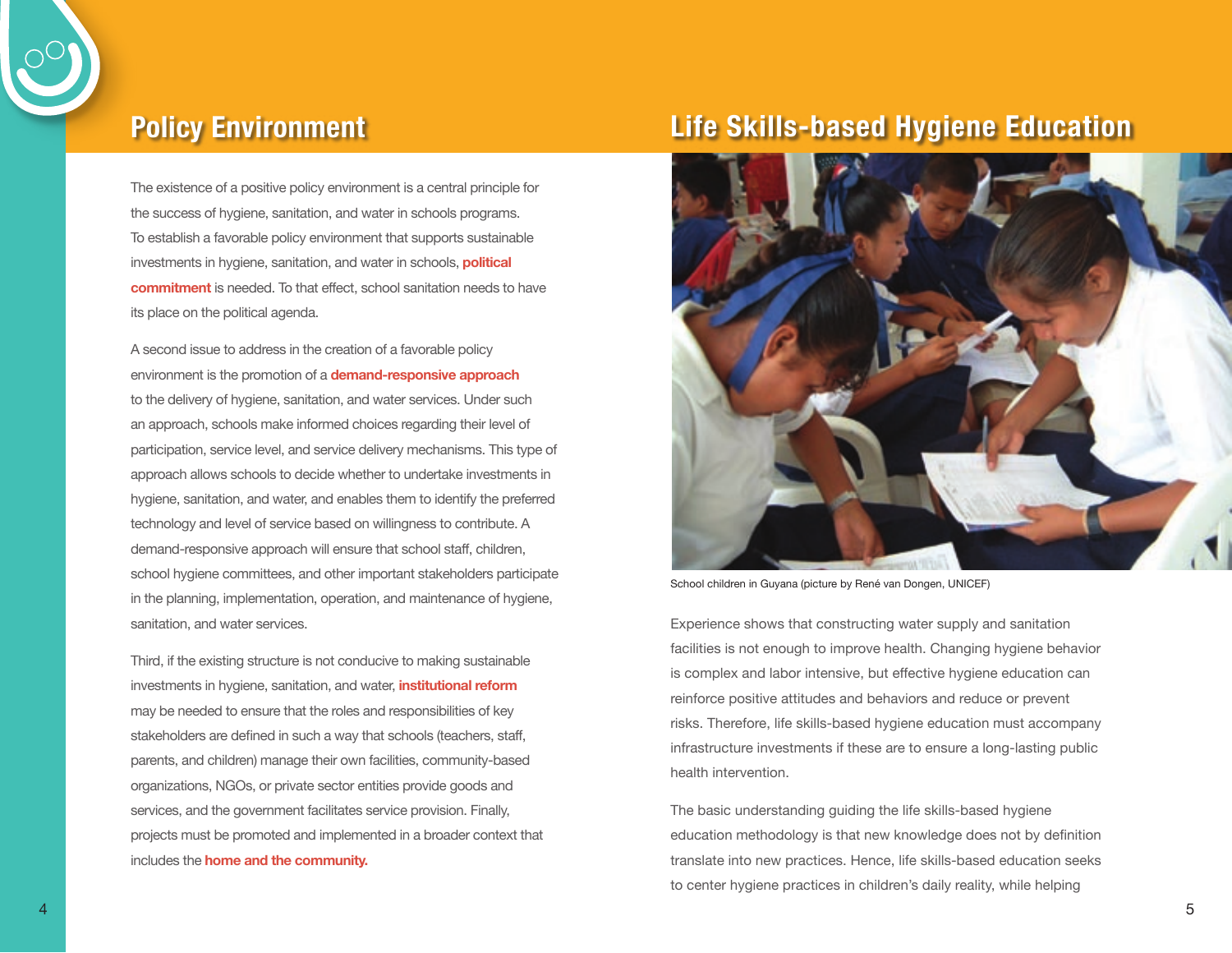them acquire both the knowledge of appropriate hygiene behaviors and the skills to use them. The methodology takes into consideration that children's learning differs at various stages of their development. A hygiene education program that aims to enable children to translate knowledge into practice must make these developmental differences a key consideration in the program design.

In schools, a life skills-based hygiene education program should become the centerpiece of each school-based hygiene, sanitation, and water program. To ensure the effectiveness of the program, it is important to:

- **Establish clear objectives, performance indicators, and monitoring and evaluation processes.**
- **Focus on changing a small set of key risk practices.**
- **Build on existing beliefs and community practices, and seek effective and sustained use of water supply, sanitation, and hand washing facilities and hygiene practices.**
- **Adopt a gender-sensitive, child-centered approach that takes into account how boys and girls learn, their everyday reality, and the fact that classes in many schools in developing countries include children of different ages and therefore require flexibility in the use of hygiene education methods.**
- **Focus on developing skills and attitudes, because knowledge does not automatically translate into practice.**
- **Plan on implementing hygiene education over the long term, rather than as a one-off program, to ensure that knowledge is translated into the use of (new) hygiene practices.**

It is also important to involve the child's home and community to make sure that the knowledge the children gain in school can be transferred into practice in the child's home. Worldwide experience shows that children can act as potential agents of change within their homes and communities. They can be enthusiastic promoters of the new hygiene skills they have learned, which can – depending on the cultural environment – promote better hygiene practices in their homes and communities.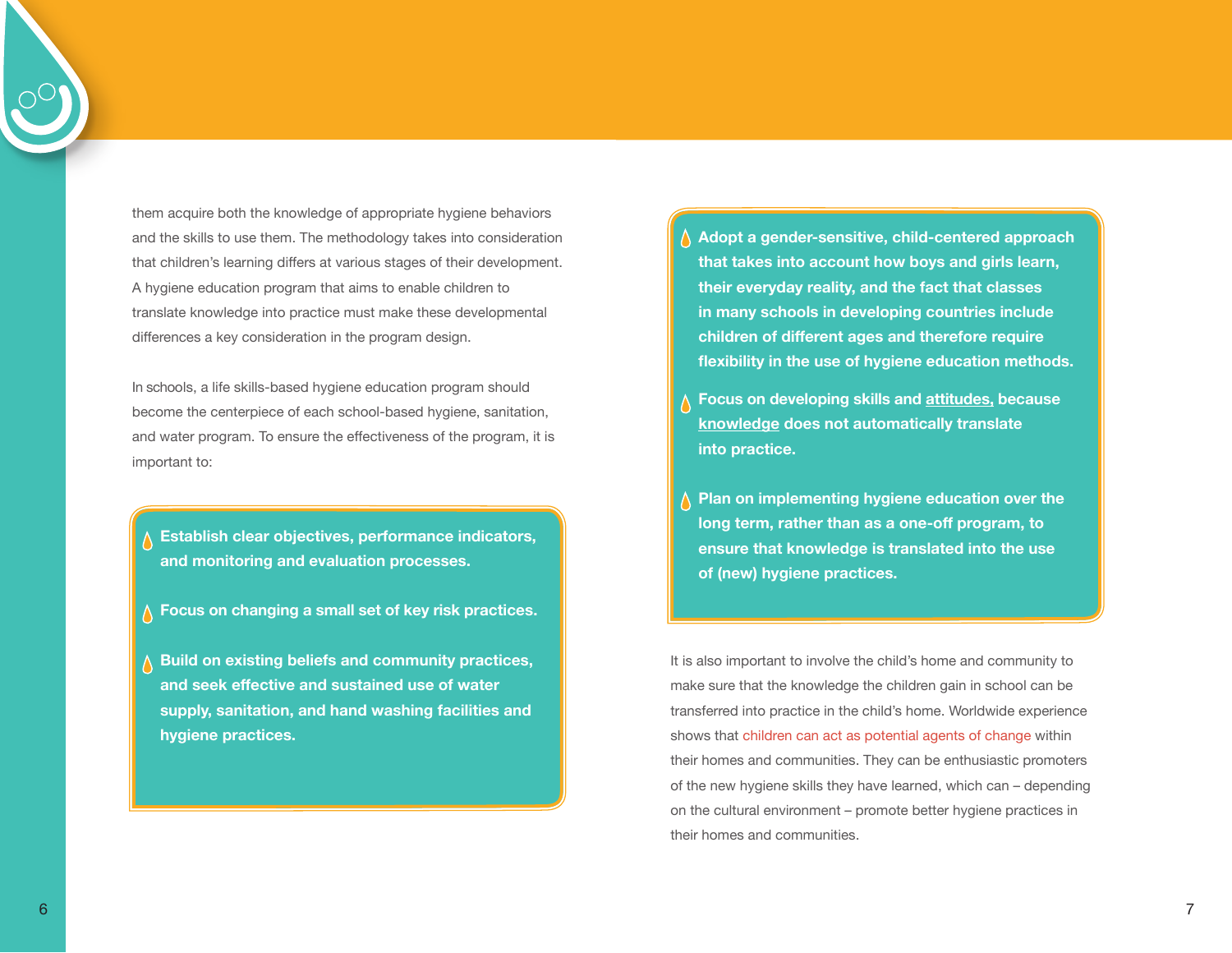

## **Technology Choice**

Four aspects of the physical environment are key: the school's sanitation facilities; its water supply; its methods for disposing of human waste (feces and urine); and the availability of hand washing facilities. However, the lack of hand washing, water, and sanitation facilities is the day-to-day reality of many poor schools in developing countries. Alternatively, where such facilities do exist, they often are of poor quality: smelly, dark spaces with just a hole in the floor, hand washing basins without soap, and water that is not safe to drink. A number of special concerns should be taken into consideration in the design, construction, and maintenance of hand washing, water, and sanitation facilities in schools. Most importantly, facility design should be child-friendly, gender-sensitive, and mindful of environmental sustainability.

The child-friendly approach<sup>3</sup> to hand washing, sanitation, and water supply facilities aims to design facilities that are part of the learning environment. The guiding principle of this approach is that facilities should enable, stimulate, and promote appropriate hygiene practices among children. Therefore, facility design should:

**Encourage hygienic behavior by stimulating children's learning and development.**

**Use appropriate dimensions and make adjustments so that facilities accommodate children (both boys and girls).**



- **Provide sufficient capacity to ensure minimal waiting time.**
- **Use appropriate locations for water supply and sanitation facilities.**
- **Involve all stakeholders, particularly the children themselves, in the design process.**
- **Use low-cost solutions without compromising quality.**

It is particularly important, when designing facilities, to incorporate the specific needs of adolescent school girls and female teachers. Toilets that do not accommodate menstrual management, and that are unsafe to use, increase absenteeism among adolescent school girls (a first step toward dropping out of school), offer less protection against harassment at school, and reduce girls' overall enjoyment of attending school. Taking gender-based needs into account from the outset is easy and can make a big difference.

Environmental sustainability should be an integral part of the design, implementation, operation, and maintenance of school facilities, as well as of the accompanying hygiene education activities. The challenge is to promote awareness of environmental issues surrounding school facilities while providing incentives and tools to address them. Schools are perfect settings for teaching children about the environment, and what they themselves can do to protect it.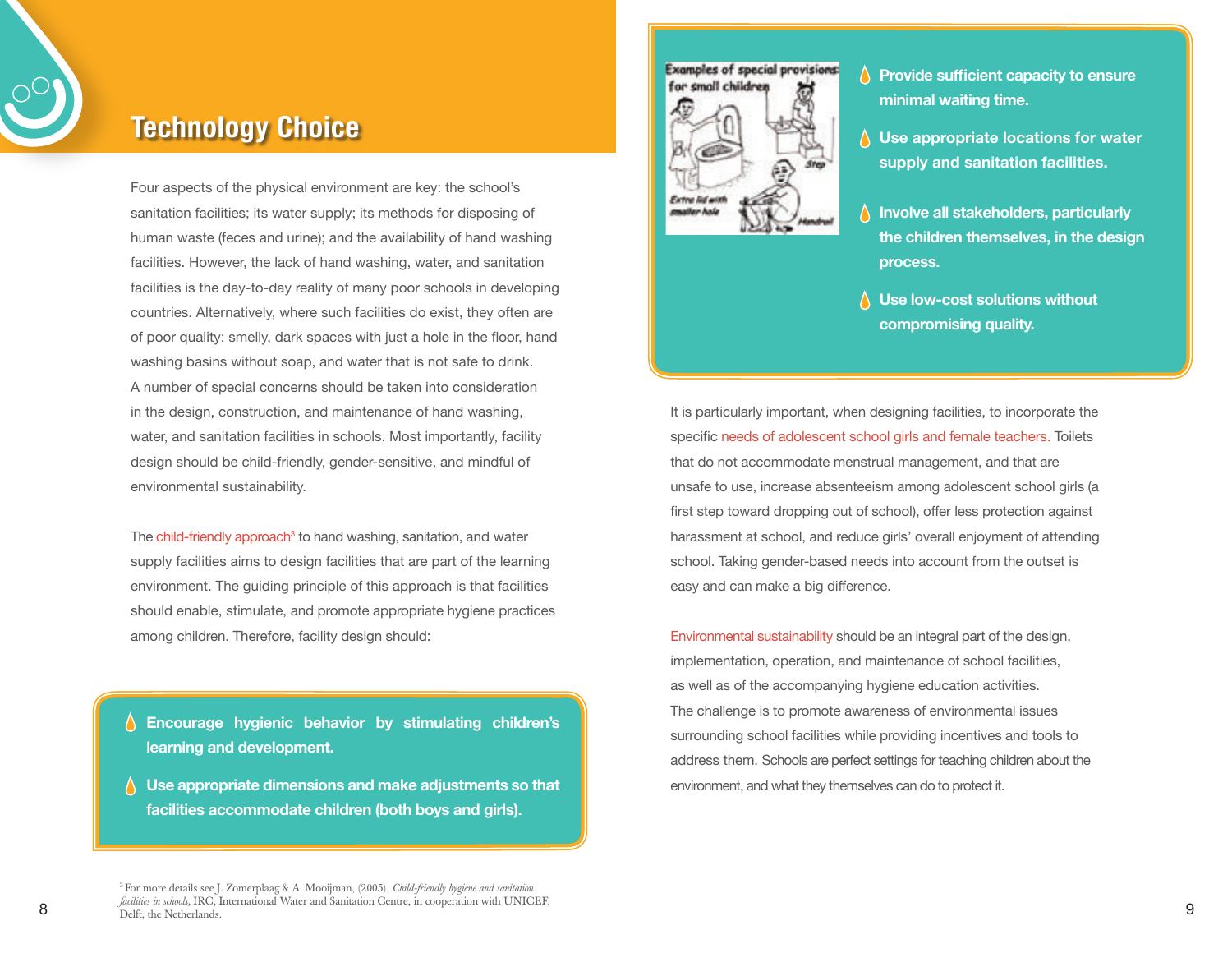The choice of school toilet technology should be guided by the suitability of toilet options to local environmental conditions as well as the costs and operation and maintenance requirements. Another important factor to consider is the method (wet or dry) and materials used for anal cleansing by children attending the school. In areas where stones or corn cobs are used for anal cleansing, for example, one should be aware that these materials will quickly clog the drains of a pour-flush latrine.

In most circumstances, the water supply technology used in the surrounding community and the local hydro-geological conditions will determine which water supply technology or technologies are most appropriate. Cost considerations and the availability of financing options must also be taken into account. If water testing shows that the water supplied through the selected water system is contaminated, some form of treatment will be necessary before students can drink the water.

Human feces are the primary source of disease transmission among school children, particularly for diarrhea and helminth infections. The degree to which children are exposed to human feces depends on the type of toilet construction and the cleansing method and materials being used.

Irrespective of the degree of exposure, children should always be taught to wash their hands with soap after defecation. Hand washing is important for good health because it can prevent diarrhea and respiratory infections, the two main causes of school-age children's morbidity. Hand washing with soap is the critical component of this behavior.

Lack of effective operation and maintenance (O&M) is a major obstacle to achieving sustainable school hygiene, sanitation, and water programs. To address this problem, an operation and maintenance system should be set up in coordination with the school, parents, and community and consolidated during the implementation phase.

Operation and maintenance must be taken into consideration as an integral part of the technology choice:



A schoolchild's options for anal cleansing

- **Consider management and O&M issues as an integral part of the community planning and implementation process.**
- **Support formation of** *School Hygiene Committees* **for planning, implementation, and management of hygiene, sanitation and water facilities, involving the parents, teachers, and wider community.**
- **Ensure long-term support and technical assistance for the management of hygiene, sanitation, and water facilities.**
- **Recognize the importance of O&M and the need to have a management structure that corresponds to the local context.**
- **Where necessary, provide training for O&M.**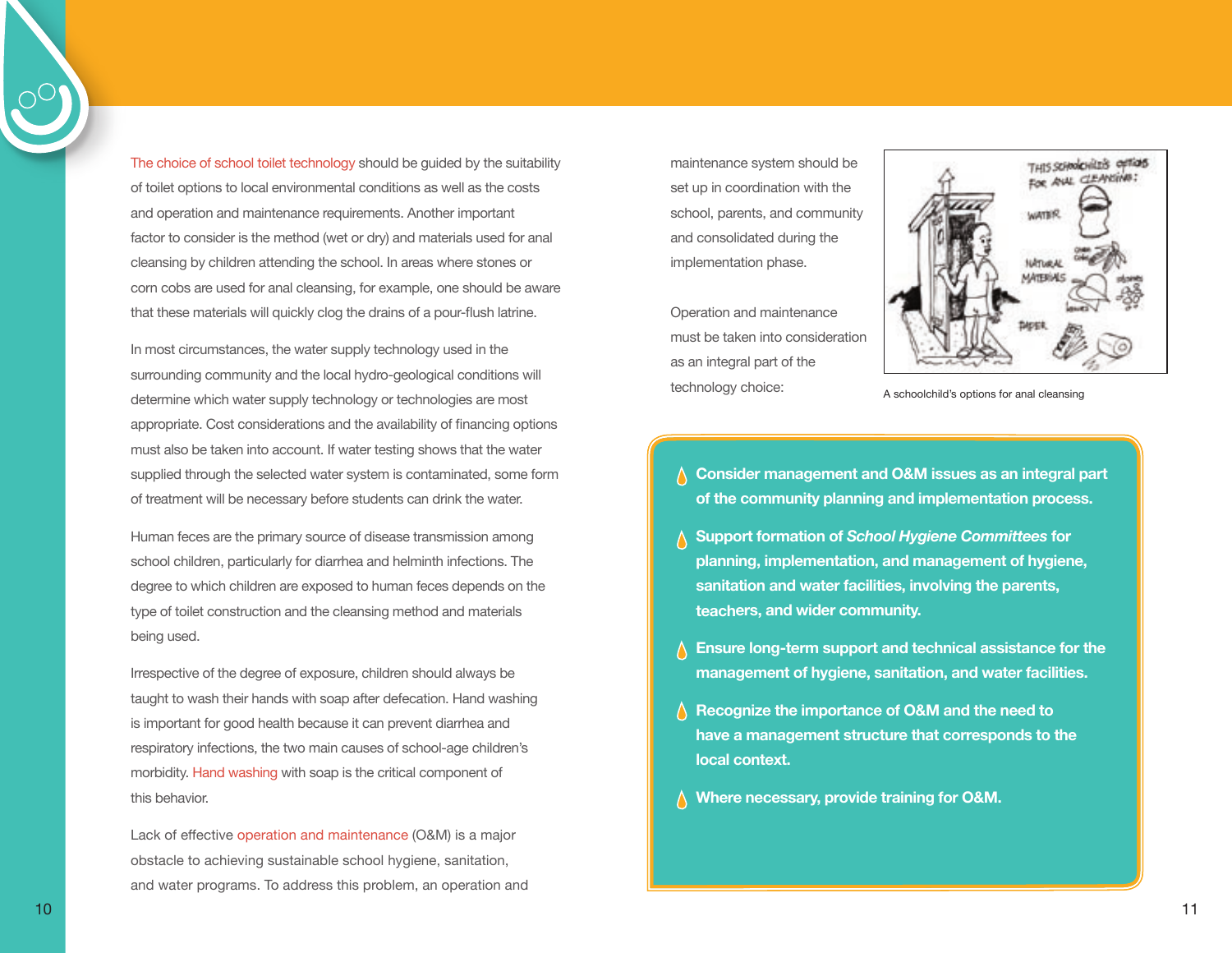Service expansion in the past has been constrained by insufficient resource allocation and inefficient investments in hygiene education programs. Similarly, O&M of existing facilities is hampered by lack of capacity to mobilize resources from users, lack of O&M plans, and insufficient O&M training. To ensure long-term financial sustainability, school hygiene, sanitation, and water projects should adhere to three basic principles:

- **•** Ensure that the government takes responsibility for the delivery of hygiene promotion, capacity building, and training.
- Ensure that operation, maintenance, and replacement can be carried out in a sustainable manner. This implies O&M plans that clearly define responsibilities and monitoring procedures should be prepared and that those plans should focus on preventive maintenance, with lists of tasks as well as detailed task schedules.
- **•** Establish financial policies that are sustainable, preferably ones in which O&M and investment costs are **covered by the education** budget or a budget provided through the local authorities. If this is not possible, it is important to obtain parent and school consensus for paying part or all of the investment costs associated with the different design choices. In this connection, information on the costs of the different types of facilities available under a school hygiene, sanitation, and water project will enable and empower parents and schools to make informed choices. However, any fee structure (either in-kind or in cash) should be set up in such a way that it does not hamper the ability of the poor to send their children to school.

## **Financing Options Stakeholder Participation**

A school hygiene, sanitation, and water project is most likely to be sustainable if all stakeholders participate. To foster representative and informed participation by all stakeholders, such projects should:

- Ensure the participation of stakeholders including children at all stages of the project cycle, from promotion, application, and implementation through management and monitoring, by establishing appropriate project rules, incentives, and social intermediation.
- Ensure representative and informed participation by all stakeholders, including teachers, children, and parents. Specific attention should be given to girls and women to ensure that their specific needs are taken into account.
- Set rules to ensure that schools located in poorer, more isolated communities and informal schools in urban poor areas are targeted.
- Set rules to ensure that vulnerable groups such as children with disabilities and children from minority ethnic and social groups will benefit from hygiene, sanitation, and water in schools project interventions.



Coming to a common consensus and agreement